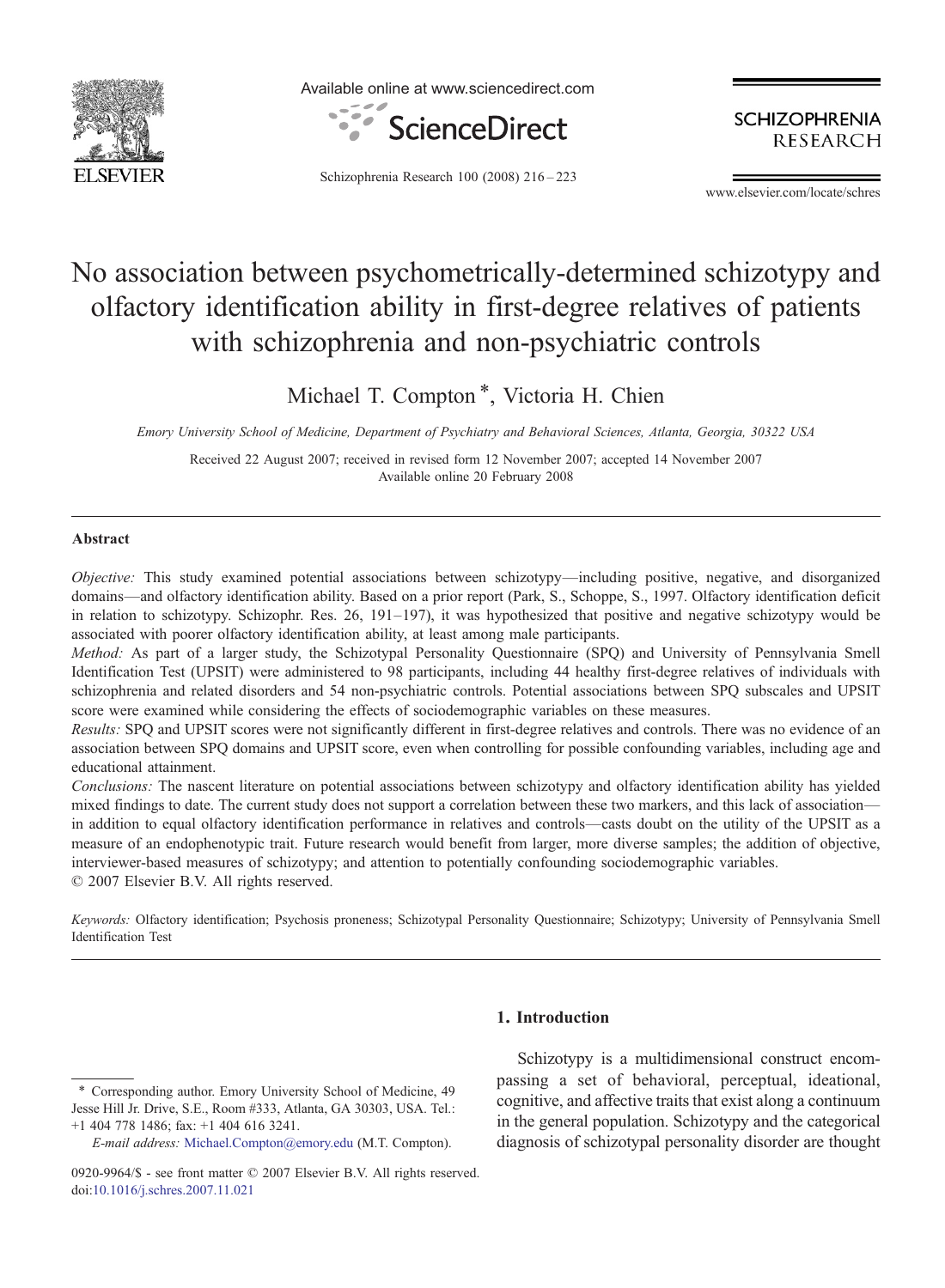to be genetically related to schizophrenia, given that relatives of individuals with schizophrenia are more likely to exhibit schizotypal traits compared to those without a family history of the illness [\(Kendler et al., 1995\)](#page-6-0). A number of self-report instruments have been developed to measure schizotypy or psychosis proneness, and the Schizotypal Personality Questionnaire (SPQ; [Raine,](#page-7-0) [1991\)](#page-7-0) provides subscales in positive, negative, and disorganized domains. Some evidence indicates that positive and negative symptoms in patients with schizophrenia predict corresponding positive and negative schizotypal traits in their relatives [\(Fanous et al., 2001](#page-6-0)).

Schizotypy is associated with a number of trait markers, or endophenotypes, of schizophrenia. Neurocognitive deficits (e.g., impairments in sustained attention and working memory) similar to, but less prominent than those found in schizophrenia are associated with schizotypy [\(Bergida and Lenzenweger, 2006; Gooding](#page-6-0) [and Braun, 2004; Gooding et al., 2006; Park and](#page-6-0) [McTigue, 1997](#page-6-0)). Additionally, schizotypy is associated with deficits in prepulse inhibition of the startle response [\(Evans et al., 2005\)](#page-6-0), as well as abnormalities in smooth pursuit eye movements and antisaccade task performance (Holahan and O'[Driscoll, 2005; Kelley and Bakan, 1999;](#page-6-0) O'[Driscoll et al., 1998; Smyrnis et al., 2003](#page-6-0)). One increasingly studied phenotype identified in schizophrenia—olfactory identification impairments—has received very little research attention in the context of schizotypy.

Olfactory deficits in persons with schizophrenia appear to pertain primarily to odor identification rather than odor detection or olfactory acuity [\(Kopala et al., 1994; Striebel](#page-6-0) [et al., 1999](#page-6-0)). Olfactory identification ability is most commonly measured with the University of Pennsylvania Smell Identification Test (UPSIT; [Doty et al., 1984\)](#page-6-0), and has been shown to be impaired in individuals with schizophrenia compared with controls [\(Moberg et al.,](#page-7-0) [1999\)](#page-7-0). Baseline UPSIT score may be predictive of remission of negative and cognitive/disorganized symptoms at one year [\(Good et al., 2006\)](#page-6-0), and poorer odor identification scores are correlated with longer durations of illness, higher levels of negative and disorganized symptoms, as well as impairments in memory domains [\(Compton et al., 2006; Moberg et al., 2006](#page-6-0)).

Olfactory identification deficits have been documented in first-episode and neuroleptic-naïve patients ([Kopala](#page-6-0) [et al., 1993; Wu et al., 1993](#page-6-0)), as well as in ultra-high-risk adolescents and young adults who later develop psychotic disorders ([Brewer et al., 2003\)](#page-6-0), and olfactory identification impairment has been suggested as a potential vulnerability marker for psychosis [\(Brewer et al., 2006](#page-6-0)). Very few studies have examined UPSIT performance among relatives of patients with schizophrenia. [Kopala](#page-6-0)

[and colleagues \(1998\)](#page-6-0) studied olfactory identification in 12 pairs of monozygotic twins discordant for schizophrenia, finding that the combined twin group scored significantly lower on the UPSIT than a group of 12 healthy controls, and that scores from affected and unaffected twins did not differ. In a study of familial schizophrenia, the same group [\(Kopala et al., 2001](#page-6-0)) found that nonpsychotic first- and second-degree family members ( $n=27$ ) scored midway between patients ( $n=19$ ) and healthy controls  $(n=43)$ . However, [Compton et al. \(2006\)](#page-6-0) failed to replicate this step-wise pattern in patients, relatives, and controls.

Remarkably little research is available on olfaction in relation to schizotypy. [Mohr et al., \(2001\)](#page-7-0) found elevated olfactory detection thresholds (diminished olfactory acuity) in healthy subjects at or above the median magical ideation score compared to those with low scores, though olfactory discrimination performance was unrelated to magical ideation. Olfactory identification, as measured by the UPSIT, was not tested. [Park and Schoppe \(1997\)](#page-7-0) examined olfactory identification in relation to schizotypy among 87 undergraduates. Male and female participants were analyzed separately due to prior studies suggesting that sex hormones may have an effect on olfactory function. Among 44 males, UPSIT score was correlated with negative schizotypy (measured by the interpersonal subscale of the SPQ). Six "high schizotype" males had poorer olfactory identification performance than the remaining 38 males; conversely, 10 "anosmic" males scored higher on the positive (cognitive-perceptual) and negative (interpersonal) SPQ subscales. The only significant association among the 43 females was contrary to expectations — those categorized as anosmic had lower positive schizotypy scores than normosmic females.

The current analysis examined potential associations between schizotypy—including positive, negative, and disorganized domains—and olfactory identification ability in a sample of healthy first-degree relatives of individuals with schizophrenia and related psychotic disorders, as well as non-psychiatric controls. Although research studying these potential associations is very limited, it was hypothesized that positive and negative schizotypy would be associated with poorer olfactory identification ability, at least among male participants, in accordance with the findings of [Park and Schoppe \(1997\).](#page-7-0)

# 2. Methods

### 2.1. Setting and participants

This study was conducted at a large public-sector health system that serves a predominantly African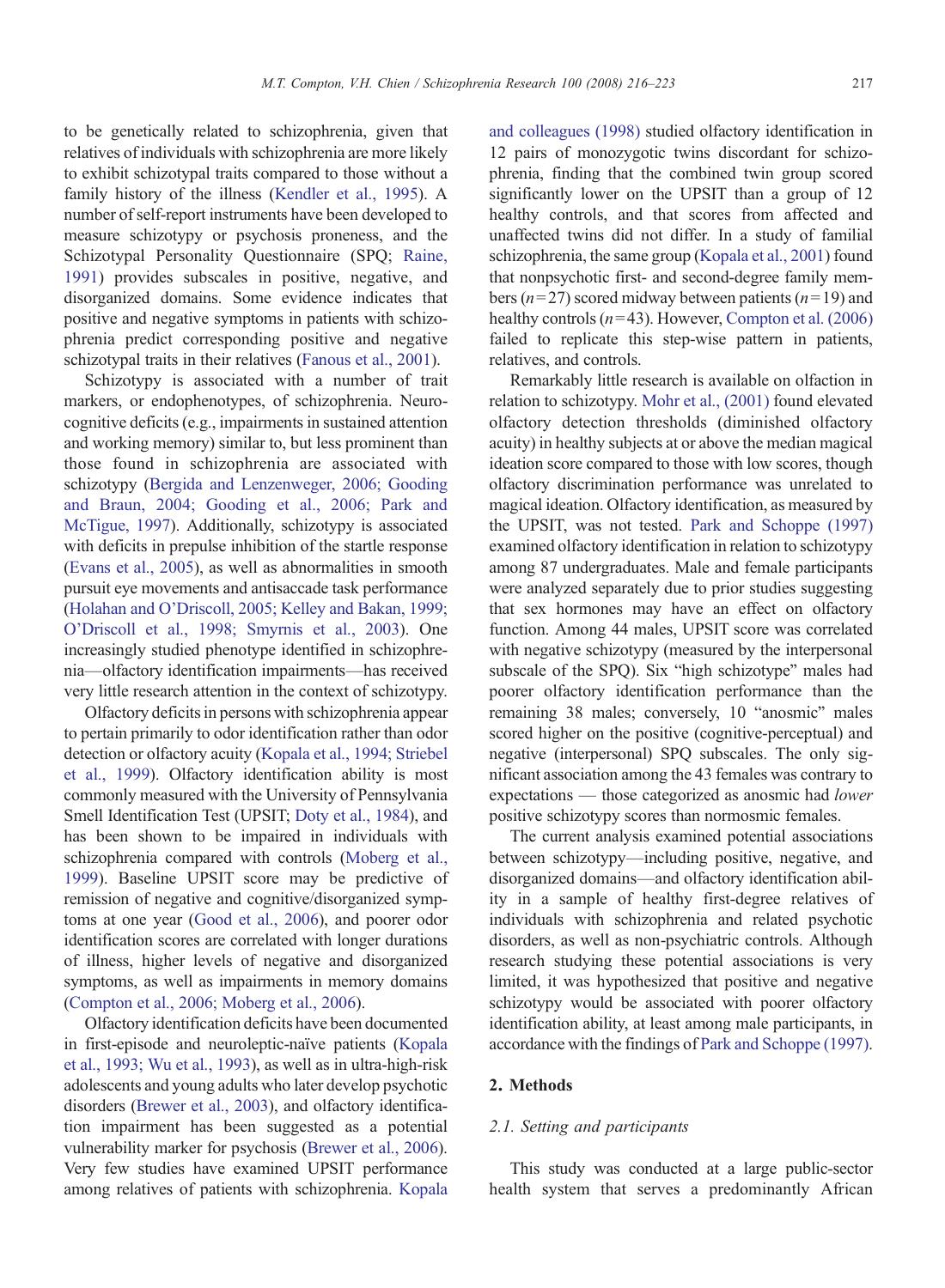American population. The sample was comprised of 98 participants, including 44 (44.9%) first-degree relatives and 54 (55.1%) non-psychiatric controls. Among the firstdegree relatives, 19 (43.2%) were mothers, 13 (29.5%) were sisters,  $5(11.4\%)$  were daughters,  $5(11.4\%)$  were fathers, and 2 (4.5%) were brothers. Of the controls, 25 (46.3%) were recruited from an ambulatory medicine clinic waiting room, 17 (31.5%) were recruited by researchers providing information on the project at a local farmer's market/food court, and 12 (22.2%) were enrolled after calling the project because they had heard of it (and the compensation of \$65) by word of mouth from other controls. In the clinic waiting room, controls were recruited by approaching individuals seated and waiting to be seen by their own physician or waiting for a family member who was being seen; at the farmer's market, researchers sat at a table with a poster advertising screening for the study. These sites were used in order to draw a sample with very similar sociodemographic characteristics to the group of first-degree relatives, though pair-wise matching was not conducted.

Exclusion criteria for all participants included: (1) inability to speak English, (2) active substance abuse or dependence, (3) mental retardation (assessed by asking participants about educational history, history of being in special classes, and history of diagnosed mental retardation, as well as by clinical observation based on interactions during the assessment), (4) history of neurological disease or clinically significant head injury, and (5) presence of any active medical condition that could affect olfactory identification (e.g., active allergic rhinitis or upper respiratory tract infection). Additionally, first-degree relatives were excluded if they endorsed any personal history of psychotic or mood disorders, and controls were excluded if there was evidence of any personal or family history, in first- or second-degree relatives, of psychotic or mood disorders. The presence of mood disorders served as an exclusion criterion due to the potential for psychotic mood disorders (psychotic depression or psychotic mania) to have some phenomenologic and diagnostic overlap with primary psychotic disorders, as well as the concern that participants may be unable to distinguish affective and nonaffective psychoses. Thus, to exlude the possibility of any personal (in relatives and controls) or family (in controls) history of psychosis broadly defined, histories of both psychotic and mood disorders were assessed. Psychiatric diagnoses in participants were excluded using the psychotic disorders, mood disorders, and substance use disorders modules of the Structured Clinical Interview for DSM-IV Axis I Disorders (SCID; [First et al., 1998\)](#page-6-0). Family history was assessed

informally by participants' verbal responses to several questions during the first half of the study and by using the Family Interview for Genetic Studies ([Maxwell,](#page-7-0) [1992](#page-7-0)) in the second half. None of the participants were taking psychotropic medications. The research was approved by the university's institutional review board, and all participants provided written informed consent. As mentioned above, participants were remunerated for their time and effort, given that participation in the larger project required approximately three hours.

# 2.2. Measures

The Schizotypal Personality Questionnaire (SPQ) is a self-report questionnaire used to screen for schizotypy or schizotypal personality disorder [\(Raine, 1991](#page-7-0)). Each of the 74 items presents a statement or question, about which the respondent circles "yes" or "no." Affirmatively-endorsed items count one point toward the total score (range: 0–74), with higher scores indicating higher levels of schizotypy. The instrument is comprised of cognitive-perceptual (positive schizotypy), interpersonal (negative schizotypy), and disorganized subscales. Internal consistency reliability, test-retest reliability, and criterion validity of the SPQ are acceptable ([Raine, 1991\)](#page-7-0).

The University of Pennsylvania Smell Identification Test (UPSIT) is a standardized, easy-to-administer measure of olfactory identification ability [\(Doty et al.,](#page-6-0) [1984](#page-6-0)). The instrument is a scratch-and-sniff test consisting of four multiple-choice options for each of 40 items. For each item, a microencapsulated patch containing the odor is scratched with a pencil in a standardized fashion to release the fragrance. The number of correct items is summed to determine an overall score (possible range, 0–40), with higher scores indicating better olfactory identification ability. Adequate test-retest reliability and criterion-related validity have been demonstrated ([Doty](#page-6-0) [et al., 1984; Malaspina et al., 1994](#page-6-0)).

# 2.3. Data analysis

First-degree relatives and non-psychiatric controls were compared with regard to sociodemographic variables using chi-square tests, Fisher's exact tests, and independent samples Student's t-tests as appropriate. Mean SPQ subscale scores and mean UPSIT scores of the two subgroups were compared. Demographic correlates of SPQ subscale scores and UPSIT score were evaluated in bivariate analyses and then more comprehensively using multivariate analysis of covariance (MANCOVA) for SPQ subscale scores and analysis of covariance (ANCOVA) for UPSIT score.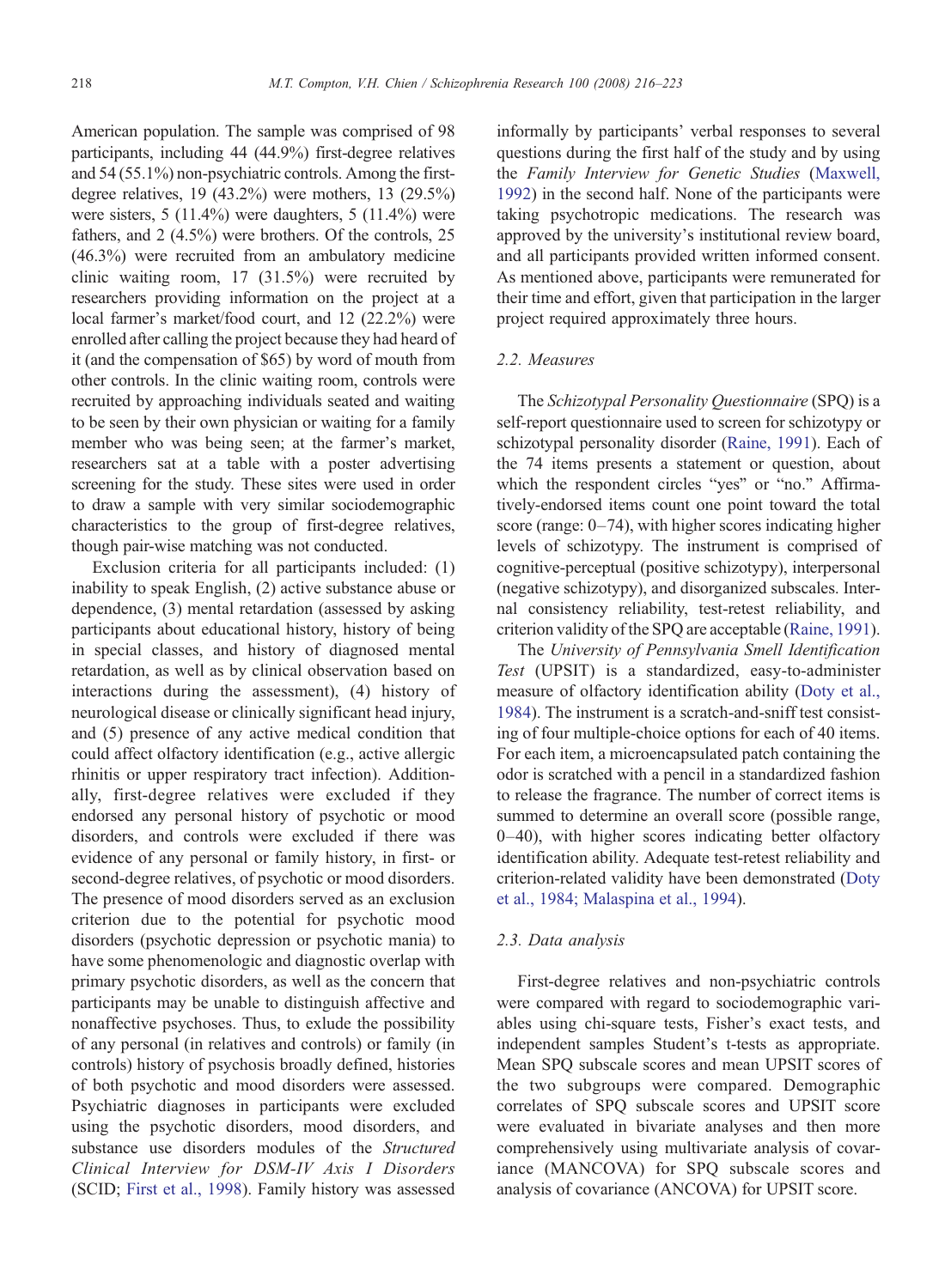To examine potential associations between SPQ subscales and UPSIT score, zero order correlations were followed by correlations in male and female participants separately, as done by [Park and Schoppe \(1997\)](#page-7-0). Potential differences in UPSIT scores in low schizotypy versus high schizotypy participants were examined, and differences in SPQ subscale scores in normosmic versus anosmic participants were assessed, again in males and females separately. Low schizotypy and high schizotypy were defined by the first and fourth quartiles of the total SPQ score in the overall sample. As in prior studies, anosmia was defined as an UPSIT score of  $\leq$  34 in men and  $\leq$  35 in women [\(Doty et al., 1984; Park and Schoppe, 1997\)](#page-6-0).

To control for potential confounding effects of sociodemographic variables, UPSIT score was added as an independent variable in the aforementioned MANCOVA, and SPQ total score was added as potential predictor in the ANCOVA in which UPSIT score was the dependent variable. All analyses were conducted using SPSS 14.0.

## 3. Results

## 3.1. Sample characteristics

Sociodemographic characteristics of the two subgroups are shown in Table 1. Mean age and mean years of educational attainment did not differ between firstdegree relatives and controls. First-degree relatives were more likely to be female compared with controls, which was not unexpected due to the preponderance of mothers and sisters willing to participate in the former subgroup. Controls were characterized by a higher proportion of African American participants compared to the relatives. As shown in Table 2, first-degree relatives had scores very similar to controls on all three SPQ subscales and the UPSIT (no significant differences).

#### 3.2. Demographic correlates of SPQ scores

Participants' age was inversely correlated with SPQ disorganized scores ( $r=-.22$ ,  $p=.03$ ). The magnitude

| Table 1 |                                                            |
|---------|------------------------------------------------------------|
|         | Basic sociodemographic characteristics of the study sample |

|                                     | First-degree relatives<br>$(n=44)$ | Controls<br>$(n=54)$ |
|-------------------------------------|------------------------------------|----------------------|
| Age, years                          | $43.2 \pm 15.5$                    | $44.8 \pm 11.3$      |
| Educational attainment, years       | $13.1 \pm 2.7$                     | $12.3 \pm 2.1$       |
| Gender, female <sup>a</sup>         | $37(84.1\%)$                       | $27(50.0\%)$         |
| Race, African American <sup>b</sup> | $36(81.8\%)$                       | 53 (98.1%)           |

 $\chi^2$  = 12.44, df = 1, p < 001.

<sup>b</sup> 
$$
\chi^2
$$
 = 7.75, df=1, Fisher's exact *p*=.01.

Table 2

| Mean SPQ subscale scores and UPSIT total scores by group status |  |  |  |  |  |  |
|-----------------------------------------------------------------|--|--|--|--|--|--|
|-----------------------------------------------------------------|--|--|--|--|--|--|

|                          | First-degree relatives<br>$(n=44)$ | Controls<br>$(n=54)$ |
|--------------------------|------------------------------------|----------------------|
| SPQ cognitive perceptual | $6.7 \pm 6.5$                      | $6.6 \pm 5.5$        |
| SPO interpersonal        | $7.6 \pm 6.2$                      | $7.9 \pm 6.7$        |
| SPO disorganized         | $3.5 \pm 3.9$                      | $2.7 \pm 3.1$        |
| <b>UPSIT</b> score       | $31.8 \pm 6.3$                     | $30.6 \pm 5.0$       |

of the inverse correlations between age and the cognitive-perceptual and interpersonal domains were numerically similar, though not statistically significant  $(r=-.18, p=.08; r=-.18, p=.09)$ . Correlations of similar strength were apparent in the two subgroups separately. Years of educational attainment was inversely correlated with all three SPQ domains  $(r=-.26,$  $p=0.01$ ;  $r=-.43$ ,  $p<.001$ ;  $r=-.21$ ,  $p=.05$  for cognitive-perceptual, interpersonal, and disorganized subscales, respectively). In general these correlations appeared stronger among first-degree relatives  $(r=$  $-0.27$  to  $r=-0.56$ ) than controls  $(r=-0.17$  to  $r=-0.32$ .

Gender was not associated with scores on any of the three SPQ domains in the overall sample. There was no association among first-degree relatives in particular, though gender was associated with SPQ interpersonal scores in controls — female controls had lower interpersonal scores  $(5.9 \pm 6.4)$  than male controls  $(9.9 \pm 6.5)$ . Race was associated with SPQ cognitive-perceptual and interpersonal scores in the overall sample. Specifically, African American participants had higher cognitiveperceptual scores  $(7.1 \pm 6.0)$  than Caucasian participants  $(2.7 \pm 3.8; t = 2.13, df = 91, p = .04)$ . Similarly, African American participants had higher interpersonal scores  $(8.3 \pm 6.6)$  than Caucasian participants  $(3.2 \pm 2.2, t=2.28,$  $df= 90, p=.03$ ). This association was not examined in the two subgroups individually due to the small number of Caucasian participants.

To further elucidate the effects of group status and demographic variables on SPQ scores, a MANCOVA was conducted, with group status (relative versus control), gender, and race as factors, and age and level of educational attainment as covariates. Two of the interaction terms (group status by gender and group status by race) were not significant and therefore were dropped from the model. A significant effect was found for gender (lambda(3,81)=3.18,  $p=.03$ ), race (lambda  $(3,81)=3.78$ ,  $p=.01$ ), the gender by race interaction  $(lambda(3,81)=2.95, p=.04)$ , and educational level  $(lambda(3,81)=5.96, p=.001)$ . Follow-up univariate ANCOVAs indicated that gender and race and the gender by race interaction did not have statistically significant main effects on any of the three individual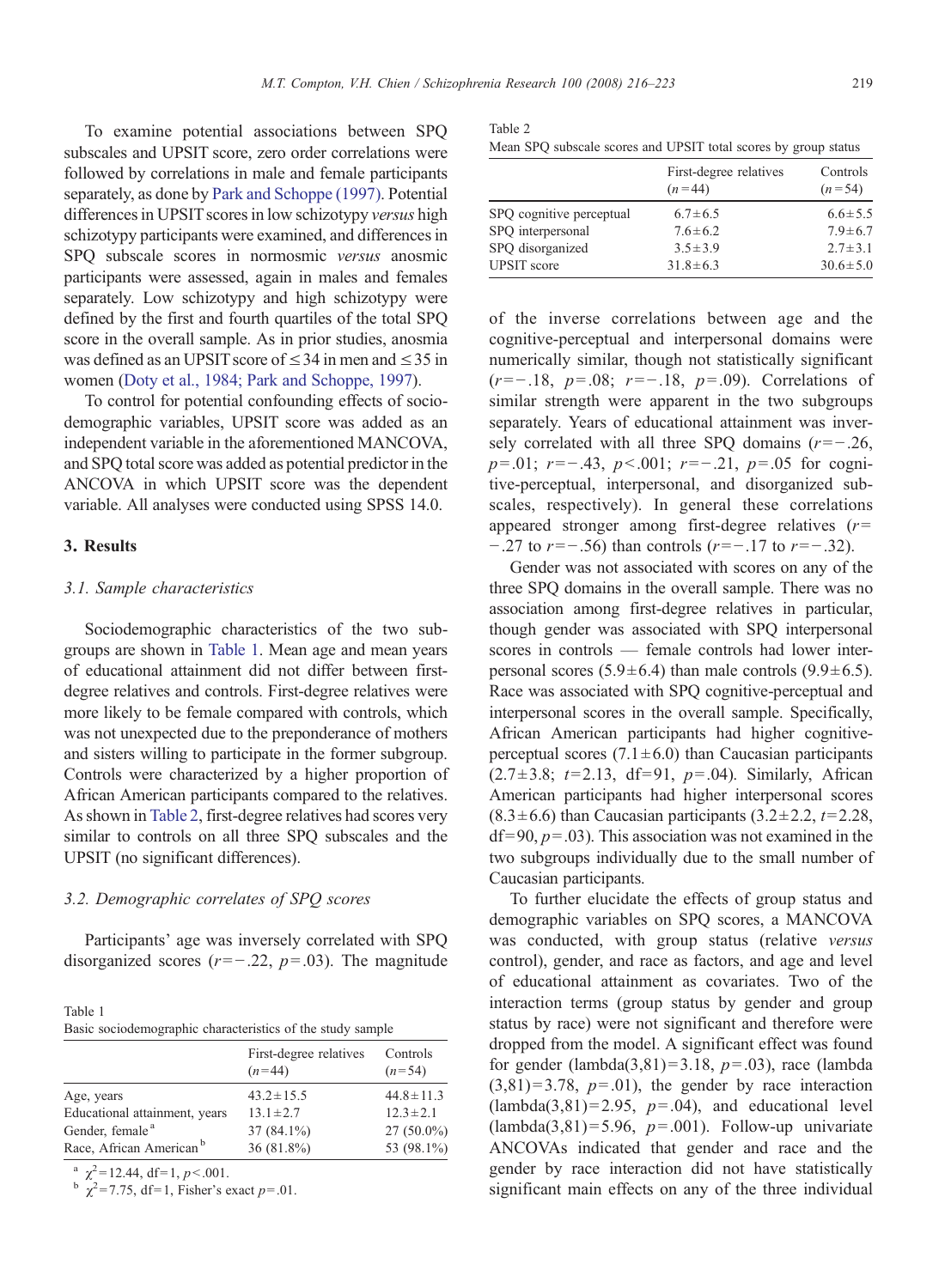SPQ domains. However, SPQ interpersonal scores were predicted by educational level, and SPQ disorganized scores were predicted by both age and educational level.

# 3.3. Demographic correlates of UPSIT score

Participants' age was inversely correlated with UPSIT score ( $r=-.44$ ,  $p<.001$ ). The correlation was stronger among first-degree relatives ( $r=-.57, p<.001$ ) than controls  $(r=-.25, p=.08)$ . Years of educational attainment was slightly correlated with UPSIT score  $(r=.21, p=.05)$ , though in the two subgroups individually this correlation failed to reach statistical significance, likely due to the smaller sample sizes. Gender was not associated with UPSIT score, and this was true in the two subgroups individually, as well. Race was not associated with UPSIT score in the overall sample; as above, this association was not examined in the two subgroups due to the small number of Caucasian participants.

To further explore the effects of group status and demographic variables on UPSIT score, an ANCOVA was conducted (with group status, gender, and race as factors, and age and level of educational attainment as covariates). The three interaction terms were not significant and therefore were dropped from the model. Both age  $(F(1,87)=22.9, p<.001)$  and educational level  $(F(1,87) = 5.23, p = .03)$  were statistically significant predictors of UPSIT score.

# 3.4. Lack of associations between SPQ scores and UPSIT score

An examination of zero-order correlations between SPQ domains and UPSIT score revealed no significant correlations ( $r=-.01$ ,  $r=.00$ ,  $r=-.01$  for correlations between UPSIT and cognitive-perceptual, interpersonal, and disorganized SPQ domains, respectively).

In contrast to [Park and Schoppe \(1997\),](#page-7-0) correlational analyses did not reveal a significant association between UPSIT score and the negative dimension of schizotypy (or the other two dimensions) in men in particular. As expected based on this lack of significant correlation, there also was no apparent associations between dichotomized low schizotypy versus high schizotypy status and UPSIT score, or between anosmic versus normosmic olfactory identification status and schizotypy scores. Similarly, correlational analyses did not reveal a significant association between UPSIT score and the three dimensions of schizotypy for females, and no association was found between dichotomized low schizotypy versus high schizotypy status and UPSIT

score, or between anosmic versus normosmic olfactory identification status and SPQ scores in females.

When UPSIT score was added as a covariate in the aforementioned MANCOVA, only educational level was a significant predictor of schizotypy (UPSIT score was not a significant predictor of schizotypy scores when controlling for the other factors and covariates). Similarly, when the SPQ total score was entered as a covariate in the above ANCOVA in which UPSIT score was the dependent variable, only age and educational level were predictive of UPSIT score, and SPQ total score was not a unique predictor.

# 4. Discussion

Several key findings emerged from this analysis. First, first-degree relatives had scores very similar to controls on all three SPQ subscales. There are several potential reasons for this lack of difference, which will be outlined briefly. (1) As suggested previously ([Bollini](#page-6-0) [et al., 2007](#page-6-0)), the fact that patients with schizophrenia and related psychotic disorders referred one first-degree relative to participate in the study may have resulted in a biased group of relatives with fewer schizotypal traits because relatives with suspiciousness, subtle thought disorganization, or interpersonal deficits may have been less likely to be referred or to participate if referred. (2) Some researchers explain the lack of difference between groups as resulting from defensive reporting in relatives [\(Calkins et al., 2004; Chang and Lenzenweger, 2005\)](#page-6-0), given that relatives may have a heightened awareness of schizophrenia symptoms and associated sociocultural stigma, and as a result may present themselves as psychologically healthy, whereas controls do not feel as compelled to do so. (3) The SPQ may not have adequate sensitivity to detect differences between the two groups, though this can be argued against in light of previous research using this instrument. For example, [Yaralian](#page-7-0) [and colleagues \(2000\)](#page-7-0) found elevated cognitive-perceptual scores among relatives compared to controls, though scores in that report were generally much higher than in the present study. (4) Relatively small sample sizes may have resulted in insufficient power to detect small but meaningful differences between relatives and controls. This potential reason has been put forth by others to explain nonsignificant differences between the two groups [\(Schürhoff et al., 2007\)](#page-7-0).

The second key finding is that, as reported previously in a subset of this sample [\(Compton et al., 2006\)](#page-6-0), mean UPSIT scores were not significantly different in firstdegree relatives and controls. This is contrary to the findings of [Kopala and colleagues \(2001\),](#page-6-0) and does not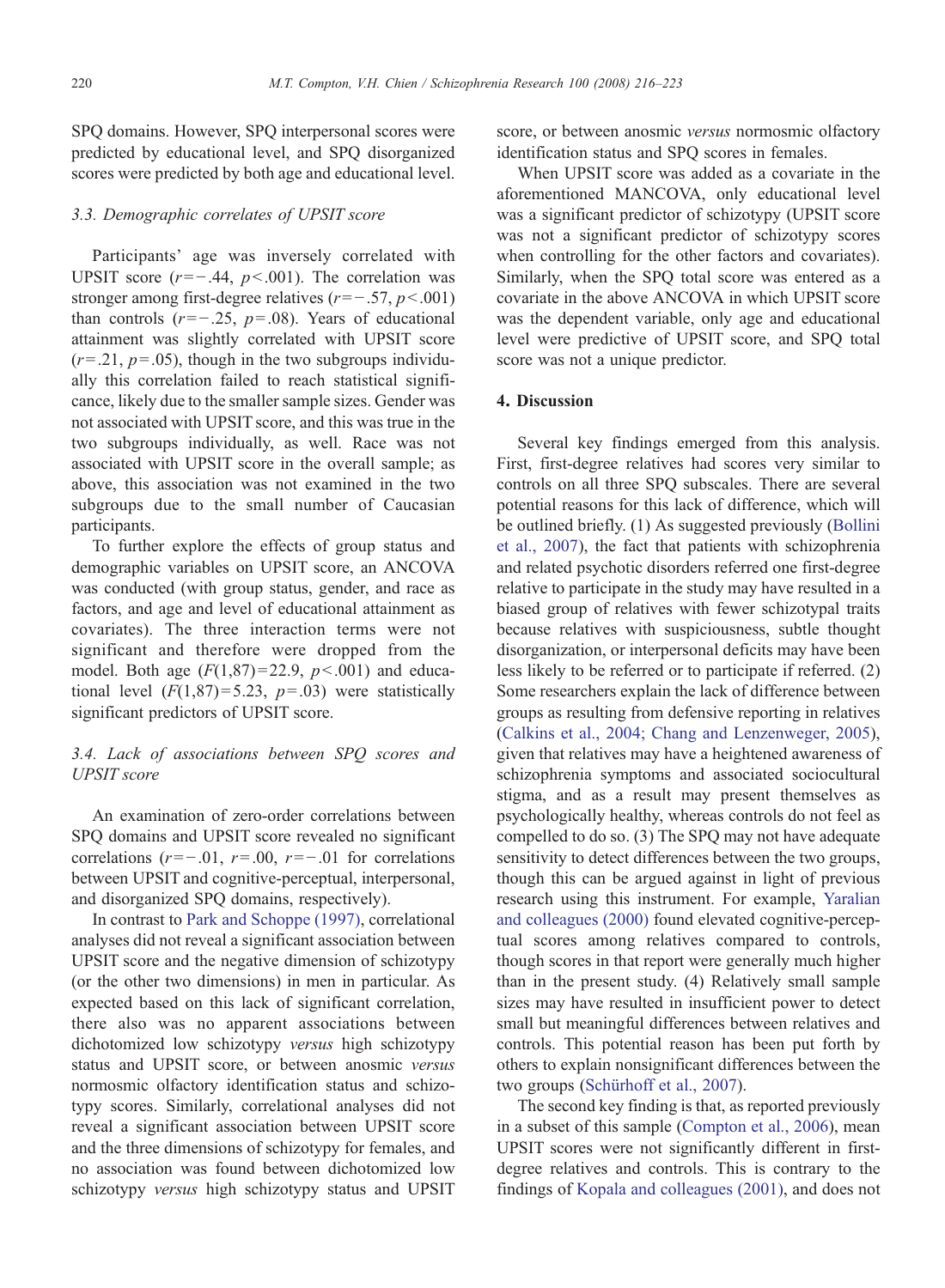lend support to one criteria for an endophenotype—that the marker is found in unaffected family members at a higher rate than in the general population [\(Gottesman](#page-6-0) [and Gould, 2003](#page-6-0)). Clearly, additional research on olfactory identification in relatives of patients with schizophrenia is warranted. Third, in general, UPSIT scores were relatively quite low in this sample. This may have been a function of particular sample characteristics (e.g., mean age and educational level), and future research should include larger, more diverse samples.

Fourth, and most importantly, in contrast to the findings of [Park and Schoppe \(1997\),](#page-7-0) there was no evidence of an association between SPQ domains and UPSIT score. There are a number of potential explanations for the lack of association between schizotypy and olfactory identification ability. It could be argued that the SPQ failed to validly measure schizotypy. However, prior results from this sample demonstrated associations between schizotypy measured with the SPQ and cigarette smoking in first-degree relatives [\(Esterberg](#page-6-0) [et al., in press](#page-6-0)), and past alcohol, cannabis, and cocaine use ([Compton et al., submitted for publication\)](#page-6-0), in the expected directions. On the other hand, it could be suggested that the UPSIT failed to validly assess olfactory identification ability. Yet, a prior report from a subset of the current participants demonstrated associations between UPSIT score and verbal memory performance [\(Compton et al., 2006\)](#page-6-0) in the hypothesized direction. Given the particular characteristics of the current sample, the lack of association also could be sample-dependent and obscured by demographic correlates of either schizotypy or olfactory identification ability. However, even controlling for such potential confounders failed to reveal any significant correlations. Finally, and perhaps most convincing, is the possibility that schizotypy is indeed not correlated with olfactory identification ability, even though it is associated with other markers such as neurocognitive impairments, deficits in prepulse inhibition, and abnormalities in smooth pursuit eye movements and the antisaccade task.

Several methodological limitations should be recognized. First, sociodemographic characteristics of the sample limit generalizability to broader populations. Second, the measurement of schizotypy was based on self-report, and future studies also should examine potential correlations between olfactory identification performance and schizotypy using objective, interviewer-based measures of schizotypy. Given the possibility of defensive reporting in relatives mentioned above, clinician-administered interviews may provide a better assessment of schizotypy. Additionally, some domains of schizotypy, such as vague or circumstantial

thinking and speech, constricted affect, and odd or eccentric behavior, may be observable by interviewers but unrecognized by the individuals with these traits. Interestingly, in a previous study based on a subset of the current sample, both neurological soft signs and minor physical anomalies were associated with the level of interviewer-assessed schizotypal features in controls, but neither of these trait markers was associated with self-reported schizotypy ([Bollini et al., 2007](#page-6-0)). Third, women's estradiol levels are believed to influence olfactory ability [\(Kopala et al., 1995](#page-6-0)), though the current study did not record menstrual stages or hormone levels of female participants. Fourth, unirhinal olfactory identification was not assessed, though several prior studies suggest that unirhinal measurement may be informative ([Good et al., 1998; Good et al., 2002;](#page-6-0) [Szeszko et al., 2004](#page-6-0)). Finally, though the largest feasible sample was recruited during the time- and resourcelimited research period (aiming for a sample at least as large as the 87 participants assessed by [Park and](#page-7-0) [Schoppe \(1997\)\)](#page-7-0), the potential for type II error cannot be excluded given the relatively small sample size.

Despite these limitations, the current study adds to the very nascent literature on potential associations between schizotypy and olfactory identification ability. The lack of association between these two variables in a sample of biological relatives of patients with schizophrenia and non-psychiatric controls points to the need for additional research. This lack of association, in addition to equivalence in olfactory identification performance between relatives and controls (though more research is needed on UPSIT performance in first-degree relatives, which has been limited to three reports to date: [Compton et al., 2006; Kopala et al., 1998; and](#page-6-0) [Kopala et al., 2001\)](#page-6-0), casts doubt on the utility of the UPSIT as a measure of an endophenotypic trait. Given past findings of associations between olfactory identification ability and verbal memory domains [\(Compton](#page-6-0) [et al., 2006\)](#page-6-0), one possible explanation for the mixed findings on schizotypy and olfactory identification to date is that deficits in UPSIT performance are epiphenomenal, reflecting more generalized endophenotypic neurocognitive impairments, rather than representing a true endophenotype in itself. The UPSIT requires the matching of odors with a written label, a task that is more complex (i.e., tapping language-mediated processes) than mere olfactory perception ([Mohr et al., 2001](#page-7-0)). The current findings also point to the need to carefully control for potential sociodemographic confounders; for example, increasing age is associated with lower SPQ scores and lower UPSIT scores, and increasing educational attainment is associated with lower SPQ scores and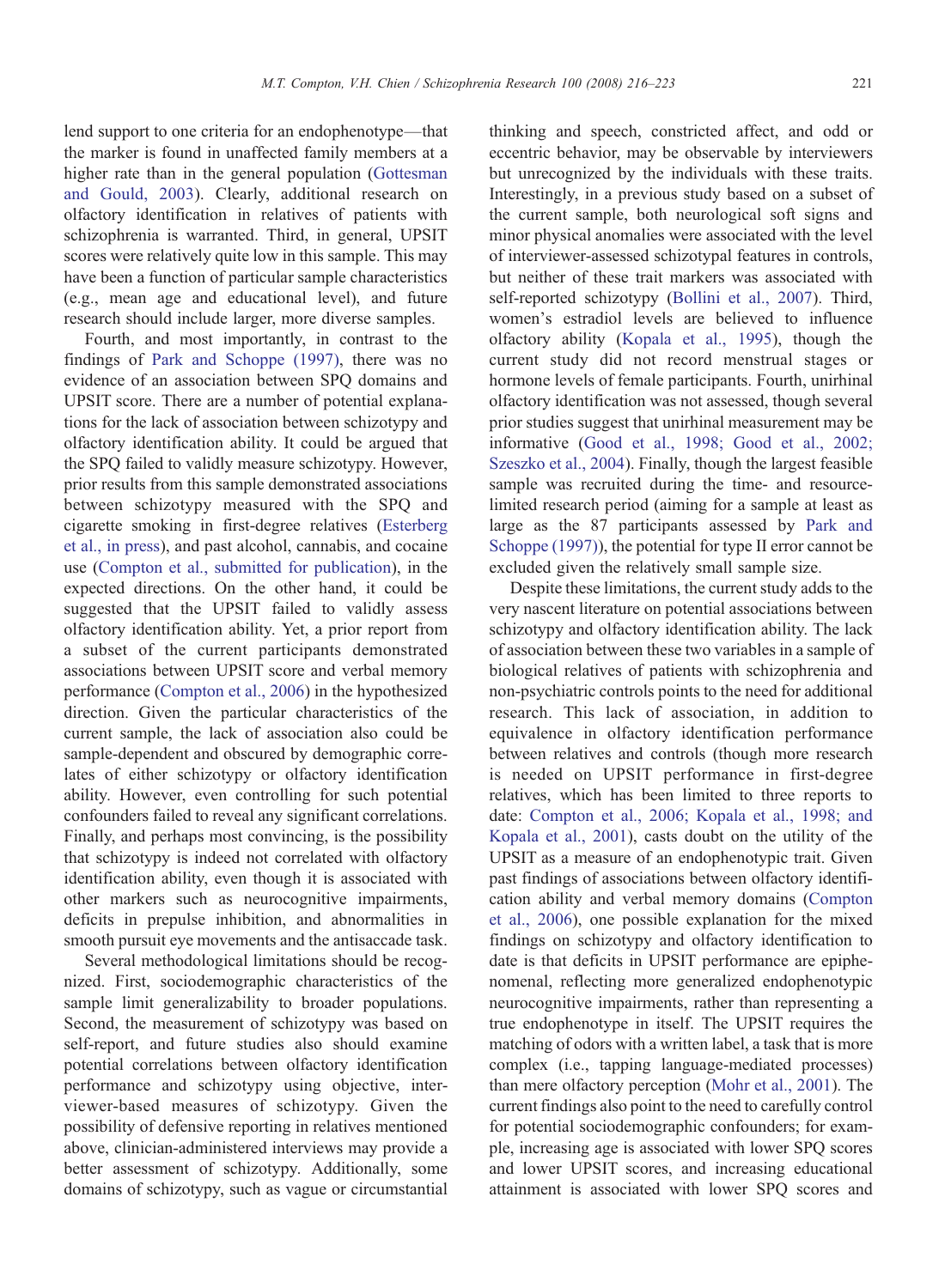<span id="page-6-0"></span>higher UPSIT scores. Further research on these issues would be beneficial.

#### Role of the funding source

This research was supported by a "Young Minds in Psychiatry" award from the American Psychiatric Institute for Research and Education/AstraZeneca and a grant from the Emory Medical Care Foundation. These funding sources played no role in data collection, data analysis, or the preparation of this manuscript.

#### **Contributors**

Each of the below coauthors has made a substantial contribution to the research and the drafting of the manuscript and has approved the manuscript for submission.

Michael T. Compton, M.D., M.P.H. Victoria H. Chien, B.A.

#### Conflicts of interest

The authors know of no conflicts of interest pertaining to this manuscript.

#### Acknowledgements

This research was supported by a "Young Minds in Psychiatry" award from the American Psychiatric Institute for Research and Education/ AstraZeneca and a grant from the Emory Medical Care Foundation.

# References

- Bergida, H., Lenzenweger, M.F., 2006. Schizotypy and sustained attention: confirming evidence from an adult community sample. J. Abnorm. Psychol. 115, 545–551.
- Bollini, A.M., Compton, M.T., Esterberg, M.L., Rutland, J., Chien, V.H., Walker, E.F., 2007. Associations between schizotypal features and indicators of neurological and morphological abnormalities. Schizophr. Res. 92, 32–40.
- Brewer, W.J., Wood, S.J., McGorry, P.D., Francey, S.M., Phillips, L.J., Yung, A.R., Anderson, V., Copolov, D.L., Singh, B., Velakoulis, D., Pantelis, C., 2003. Impairment of olfactory identification ability in individuals at ultra-high risk for psychosis who later develop schizophrenia. Am. J. Psychiatry 160, 1790–1794.
- Brewer, W.J., Wood, S.J., Phillips, L.J., Francey, S.M., Pantelis, C., Yung, A.R., Cornblatt, B., McGorry, P.D., 2006. Generalized and specific cognitive performance in clinical high-risk cohorts: a review highlighting potential vulnerability markers for psychosis. Schizophr. Bull. 32, 538–555.
- Calkins, M.E., Curtis, C.E., Grove, W.M., et al., 2004. Multiple dimensions of schizotypy in first degree biological relatives of schizophrenia patients. Schizophr. Bull. 30, 317–325.
- Chang, B.P., Lenzenweger, M.F., 2005. Somatosensory processing and schizophrenia liability: proprioception, exteroceptive, sensitivity, and graphesthesia performance in the biological relatives of schizophrenia patients. J. Abnorm. Psychol. 114, 85–95.
- Compton, M.T., Chien, V.H., Bollini, A.M., submitted for publication. Associations between past alcohol, cannabis, and cocaine use and current schizotypy among first-degree relatives of patients with schizophrenia and non-psychiatric controls.
- Compton, M.T., McKenzie Mack, L., Esterberg, M.L., Bercu, Z., Kryda, A.D., Quintero, L., Weiss, P.S., Walker, E.F., 2006. Associations between olfactory identification and verbal memory in patients with schizophrenia, first-degree relatives, and nonpsychiatric controls. Schizophr. Res. 86, 154–166.
- Doty, R.L., Shaman, P., Dann, M., 1984. Development of the University of Pennsylvania Smell Identification Test: a standardized microencapsulated test of olfactory function. Physiol. Behav. 32, 489–502.
- Esterberg, M.L., Jones, E.M., Compton, M.T., Walker, E.F., in press. Nicotine consumption and schizotypy in first-degree relatives of individuals with schizophrenia and non-psychiatric controls. Schizophr. Res.
- Evans, L.H., Gray, N.S., Snowden, R.J., 2005. Prepulse inhibition of startle and its moderation by schizotypy and smoking. Psychophysiology 42, 223–231.
- Fanous, A., Gardner, C., Walsh, D., Kendler, K.S., 2001. Relationship between positive and negative symptoms of schizophrenia and schizotypal symptoms in nonpsychotic relatives. Arch. Gen. Psychiatry 58, 669–673.
- First, M.B., Spitzer, R.L., Gibbon, M., Williams, J.B., 1998. Structured Clinical Interview for DSM-IV Axis I Disorders. New York State Psychiatric Institute, Biometrics Research Department, New York.
- Good, K.P., Martzke, J.S., Honer, W.G., Kopala, L.C., 1998. Left nostril olfactory identification impairment in a subgroup of male patients with schizophrenia. Schizophr. Res. 33, 35–43.
- Good, K.P., Martzke, J.S., Milliken, H.I., Honer, W.G., Kopala, L.C., 2002. Unirhinal olfactory identification deficits in young male patients with schizophrenia and related disorders: association with impaired memory function. Schizophr. Res. 56, 211–223.
- Good, K.P., Whitehorn, D., Rui, Q., Milliken, H., Kopala, L.C., 2006. Olfactory identification deficits in first-episode psychosis may predict patients at risk for persistent negative and disorganized or cognitive symptoms. Am. J. Psychiatry 163, 932–933.
- Gooding, D.C., Braun, J.G., 2004. Visuoconstructive performance, implicit hemispatial inattention, and schizotypy. Schizophr. Res. 68, 261–269.
- Gooding, D.C., Matts, C.W., Rollmann, E.A., 2006. Sustained attention deficits in relation to psychometrically identified schizotypy: evaluating a potential endophenotypic marker. Schizophr. Res. 82, 27–37.
- Gottesman, I.I., Gould, T.D., 2003. The endophenotype concept in psychiatry: etymology and strategic intentions. Am. J. Psychiatry 160, 636–645.
- Holahan, A.L., O'Driscoll, G.A., 2005. Antisaccade and smooth pursuit performance in positive- and negative-symptom schizotypy. Schizophr. Res. 76, 43–54.
- Kelley, M.P., Bakan, P., 1999. Eye tracking in normals: SPEM asymmetries and association with schizotypy. Int. J. Neurosci. 98, 27–81.
- Kendler, K.S., McGuire, M., Gruenberg, A.M., Walsh, D., 1995. Schizotypal symptoms and signs in the Roscommon Family Study: their factor structure and familial relationship with psychotic and affective disorders. Arch. Gen. Psychiatry 52, 296–303.
- Kopala, L.C., Clark, C., Hurwitz, T., 1993. Olfactory deficits in neuroleptic naive patients with schizophrenia. Schizophr. Res. 8, 245–250.
- Kopala, L.C., Good, K.P., Honer, W.G., 1994. Olfactory hallucinations and olfactory identification ability in patients with schizophrenia and other psychiatric disorders. Schizophr. Res. 12, 205–211.
- Kopala, L.C., Good, K., Honer, W.G., 1995. Olfactory identification ability in pre- and postmenopausal women with schizophrenia. Biol. Psychiatry 38, 57–63.
- Kopala, L.C., Good, K.P., Morrison, K., Bassett, A.S., Alda, M., Honer, W.G., 2001. Impaired olfactory identification in relatives of patients with familial schizophrenia. Am. J. Psychiatry 158, 1286–1290.
- Kopala, L.C., Good, K.P., Torrey, E.F., Honer, W.G., 1998. Olfactory function in monozygotic twins discordant for schizophrenia. Am. J. Psychiatry 155, 134–136.